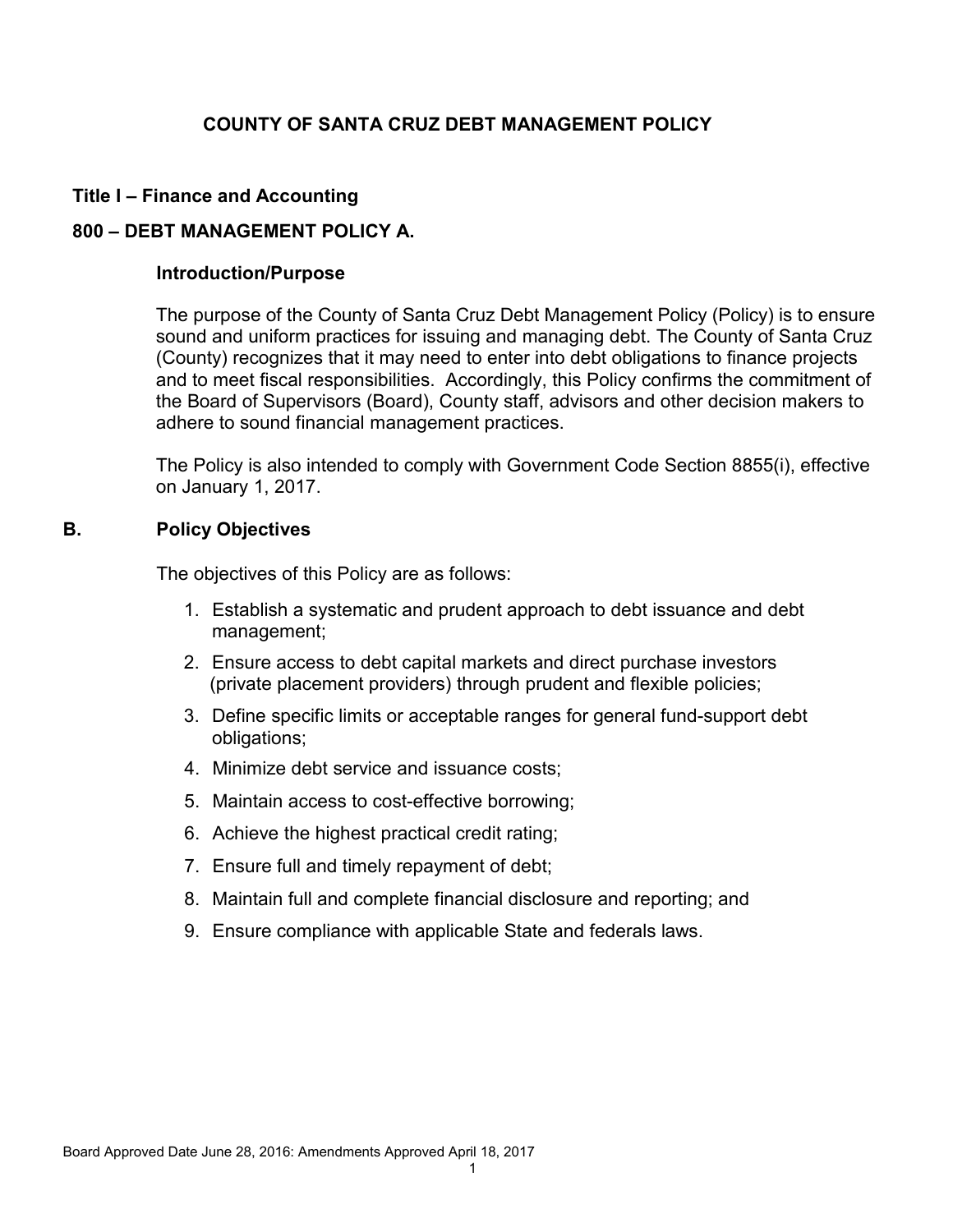# **C. Scope**

The County's Comprehensive Annual Financial Report includes legally separate entities for which the Board is financially accountable. This Policy informs the actions of these entities to ensure a uniform approach to the issuance of debt. This Policy establishes the parameters within which debt may be issued by the County of Santa Cruz, Santa Cruz County Public Financing Authority, Santa Cruz County Capital Financing Authority, Santa Cruz County Redevelopment Successor Agency and the Santa Cruz County Sanitation District, or any related entity of the County for which the governing body consists of the same individuals as the Board of Supervisors of the County. Additionally, the Policy applies to debt issued by the County on behalf of assessment, community facilities, or other special districts, and conduit-type financing by the County for multifamily housing or industrial development projects.

Supplemental policies, tailored to specifics of certain types of financings, may be adopted by the Board in the future. These supplemental policies may address, but are not limited to, the general obligation, lease revenue, enterprise, multifamily housing, and land-secured financings.

The debt policies and practices of the County are subject to and limited by applicable provisions of State and federal law and to prudent debt management principles.

## **D. Debt Advisory Committee**

The Debt Advisory Committee (DAC) is advisory to the County Administrator's Office. The DAC consists of personnel from the following departments: (1) County Administrative Office ("CAO"), (2) Auditor-Controller-Treasurer-Tax Collector, and (3) County Counsel. The DAC may utilize the services of an independent financial advisor when analyzing proposed financing. The Committee Chair will be rotated periodically. The Chair will schedule committee meetings no less than quarterly or more frequently if requested. Members may attend via conference call if needed. Agenda items must be submitted to the Auditor-Controller two weeks before the scheduled meeting to avoid meeting cancellation.

"Financing" shall mean any bonds, certificates of participation, lease-purchase agreements, notes, letters of credit or other financing arrangements that will create a long-term liability for the County or a component unit or a Board Governed special district.

The role of the DAC is as follows:

- 1. Review and make recommendations regarding department debt financing requests;
- 2. Select, subject to ratification by the Board of Supervisors, component unit Board or special district governing board, all financing professionals required to assist in the structuring of financings (bond counsel, disclosure counsel, underwriters, trustees, financial advisors, etc.);

Board Approved Date June 28, 2016: Amendments Approved April 18, 2017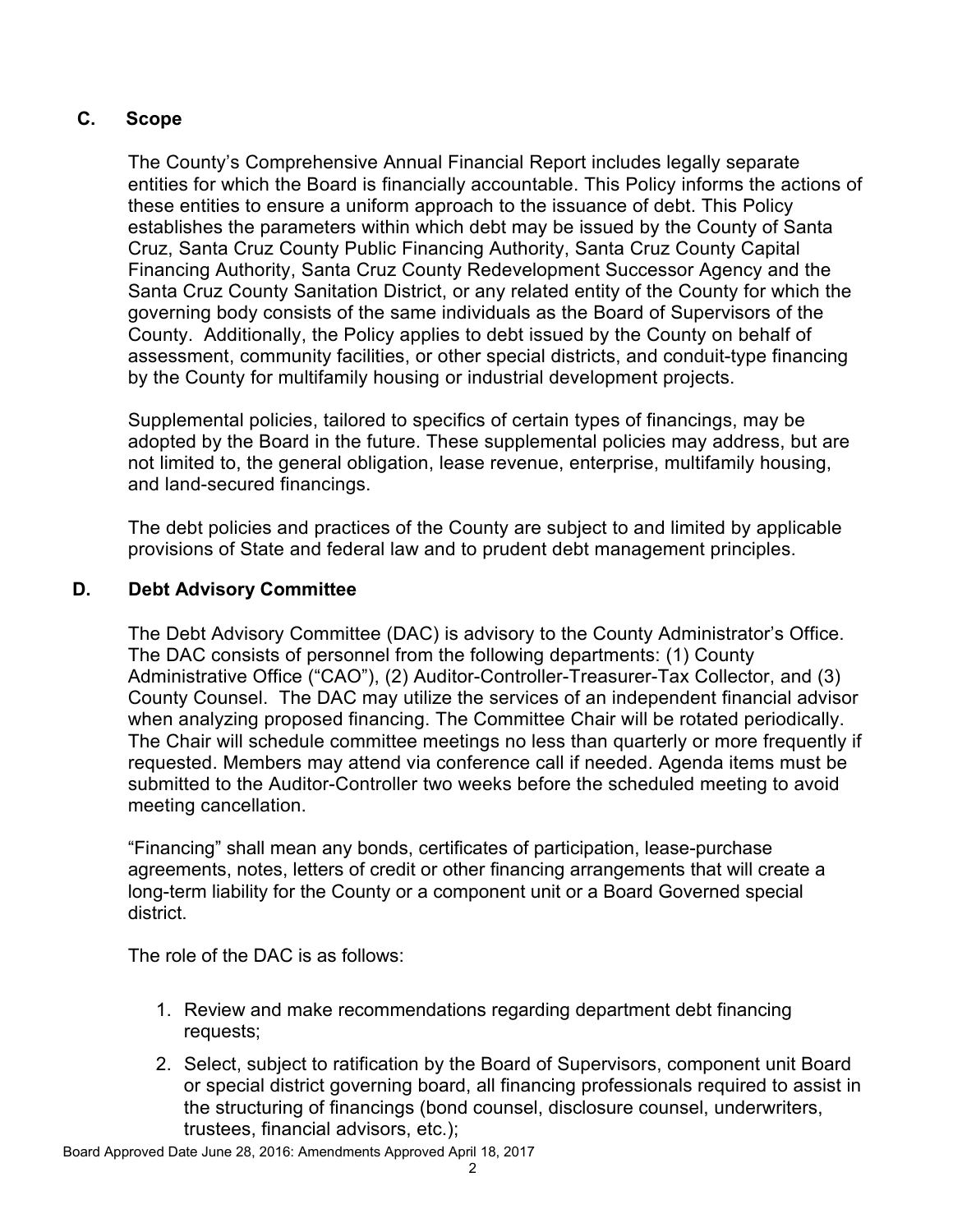- 3. Review and provide content for all debt financing documents;
- 4. Ensure that proper due diligence is completed for each financing in the preparation of the Official Statement or related loan documents; and
- 5. Advise on ongoing administration and compliance of debt issuances.

## **E. Delegation of Authority**

Government Code §53635.7 requires that all borrowing be placed on the Board Agenda and the agenda of any separate financing participant as a separate item of business. This Policy requires that the Board specifically authorize each financing proposal based on the recommendation of the CAO. Policy implementation and the day-to-day responsibility for the authority over the County's debt program will lie with the Auditor-Controller-Treasurer-Tax Collector's Office and the CAO with participation by County Counsel, and other departments as necessary. The Auditor-Controller-Treasurer-Tax Collector and CAO will be supported on an as-needed basis by the DAC and a financial advisor. The services of other outside consultants may be retained as necessary.

This Policy will be reviewed annually and updated as necessary. Any changes to this Policy are subject to recommendation by the DAC and the approval of the Board. The revised Policy will be provided to all County entities. While adherence to the Policy is required, the County recognizes that changes in capital markets, County programs, and other unforeseen circumstances may produce situations not covered by this Policy. This may require modification or exception to achieve Policy objectives. In these cases, flexibility is appropriate until specific authorization from the Board or related entities Board of Directors is obtained.

## **F. Purposes for Which Debt may be Issued**

The County will issue debt for the following purposes:

1. Long-term Borrowing

Long-term borrowing may be used to finance the acquisition or improvement of land, facilities, or equipment for which it is appropriate to spread these costs over more than one budget year. Long-term borrowing may also be used to fund capitalized interest, costs of issuance, required reserves, and any other financingrelated costs which may be legally capitalized. Long-term borrowing shall not be used to fund County operating costs, but may fund one-time extraordinary expenses, as appropriate. Whenever possible, the County will first attempt to fund capital projects with grants or state/federal funding, as part of its broader capital improvement plan. When such funds are insufficient, the County will use dedicated revenues to fund projects.

2. Short-term Borrowing

Board Approved Date June 28, 2016: Amendments Approved April 18, 2017 Short-term borrowing may be issued to generate funding for cash flow needs in the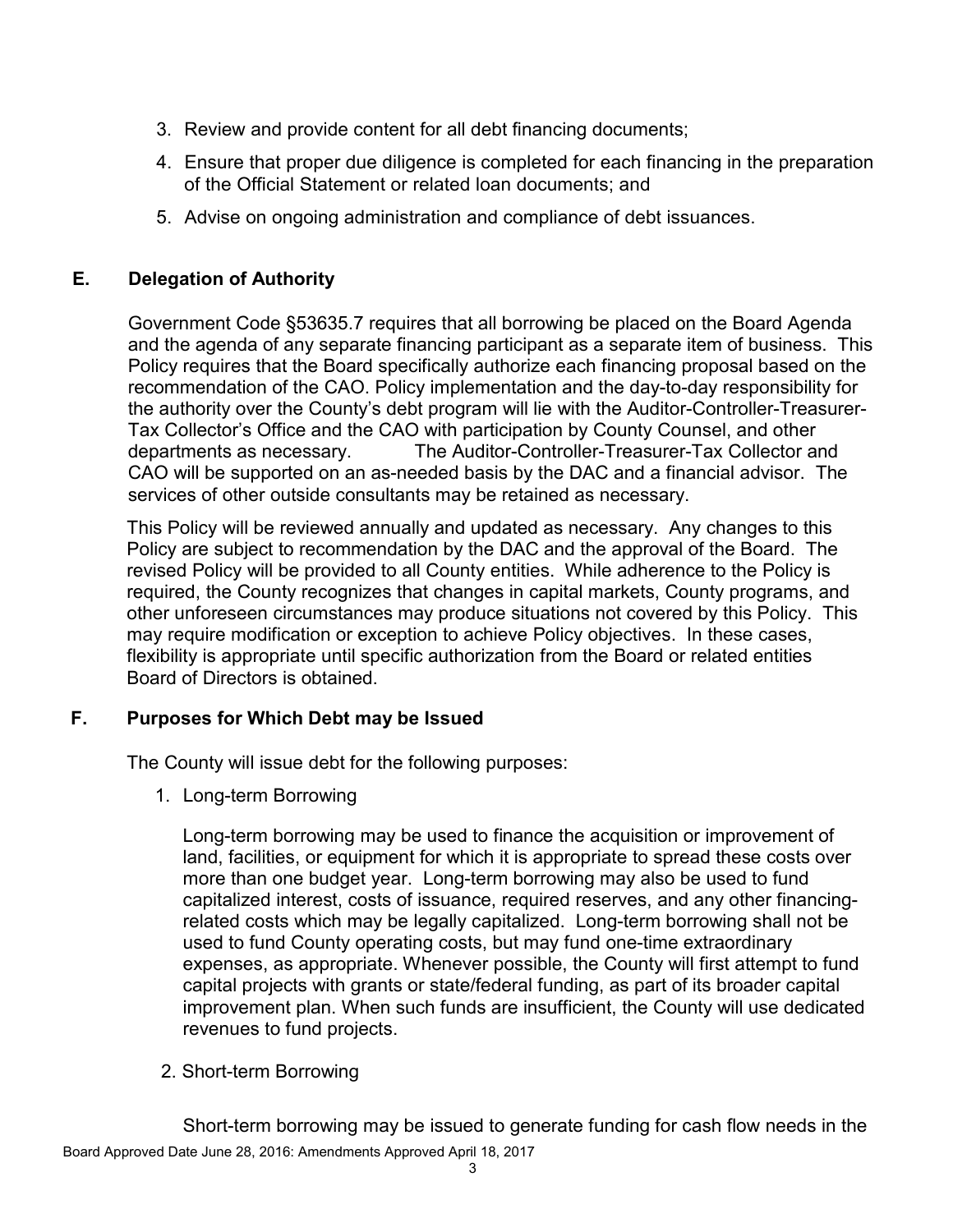form of Tax Revenue Anticipation Notes (TRAN). Short-term borrowing, such as commercial paper, and lines of credit, will be considered as an interim source of funding in anticipation of long-term borrowing. Short-term debt may be issued for any purpose for which long-term debt may be issued, including capitalized interest and other financing-related costs. Prior to issuance of the short-term debt, a reliable revenue source shall be identified to secure repayment of the debt. The final maturity of the debt issued to finance the project shall be consistent with the economic or useful life of the project and, unless the Board determines that extraordinary circumstances exist, must not exceed seven (7) years.

## 3. Refunding

Periodic reviews of outstanding debt will be undertaken to identify refunding opportunities. Refunding will be considered (within federal tax law constraints, if applicable) if and when there is a net economic benefit of the refunding. Refundings which are non-economic may be undertaken to achieve County objectives relating to changes in covenants, call provisions, operational flexibility, tax status of the issuer, or the debt service profile.

In general, refundings which produce a net present value savings of at least four (4) percent of the refunded debt will be considered economically viable. Refundings which produce a net present value savings of less than four (4) percent will be considered on a case-by- case basis**,** and will be subject to specific approval by the Board of Supervisors. All refundings will require approval of the Board of Supervisors.

#### **G. Debt Issuance**

1. Debt Capacity

The County will keep outstanding debt within the limits of applicable law and at levels consistent with its creditworthiness objectives. The County shall assess the impact of new debt issuance on the long-term affordability of all outstanding and planned debt issuance. Such analysis recognizes that the County has limited capacity for debt service in its budget, and that each newly issued financing will obligate the County to a series of payments until the bonds are repaid.

2. Credit Quality

The County seeks to obtain and maintain the highest possible credit ratings for all categories of short- and long-term debt. The County will not issue bonds directly or on behalf of others that do not carry investment grade ratings. However, the County will consider the issuance of non-rated special assessment, community facilities,

multifamily housing and special facility bonds.

- 3. Types of Debt That May Be Issued
	- a. Debt Repayment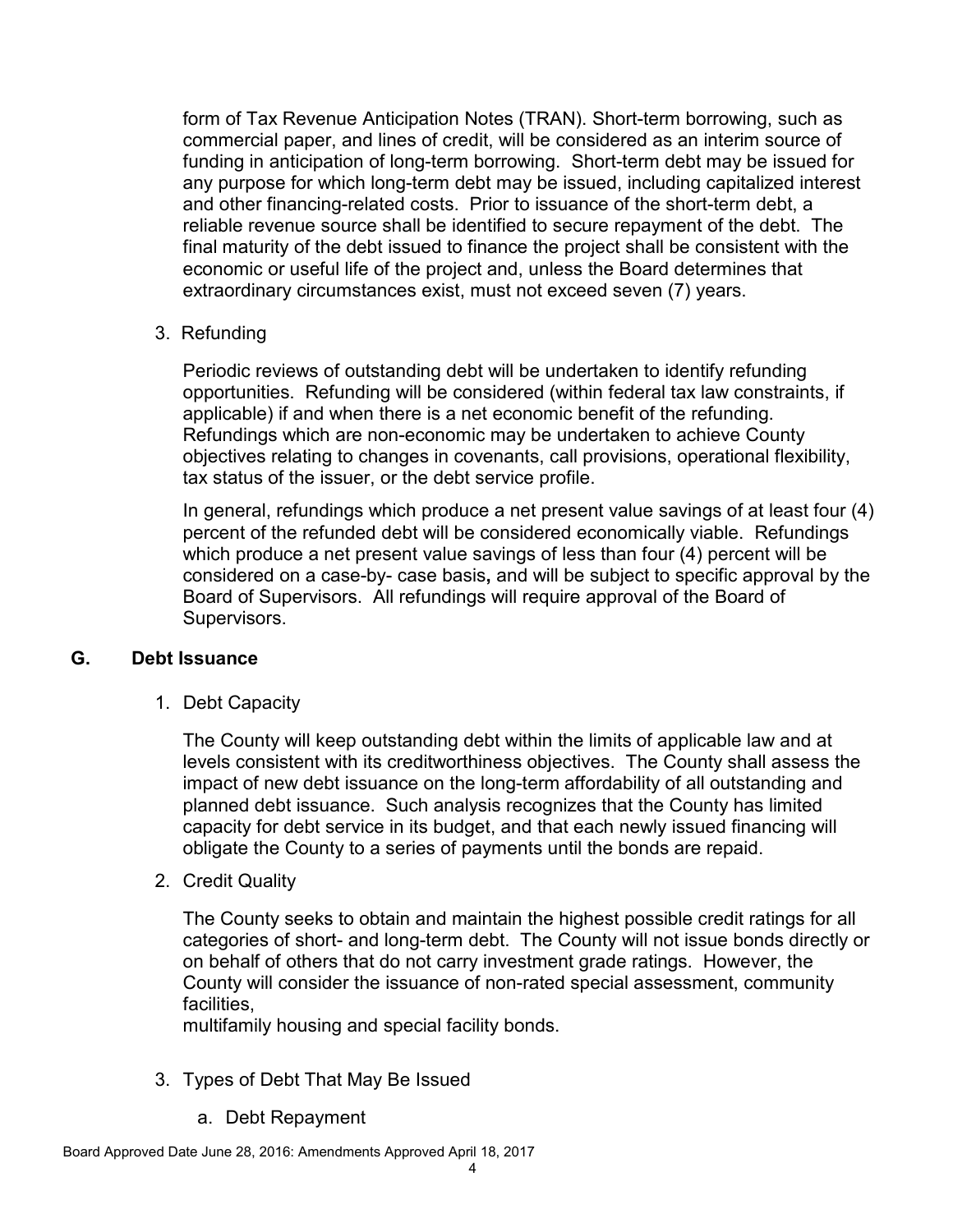Debt will be structured for a period consistent with a fair allocation of costs to current and future beneficiaries of the financed capital project. The County shall structure its debt issues so that the maturity of the debt issue is consistent with or less than the economic or useful life of the capital project to be financed.

b. Variable-rate Debt

To maintain a predictable debt service burden, the County will give preference to debt that carries a fixed interest rate. An alternative to the use of fixed rate debt is floating or variable rate debt which shall require approval the Board of Supervisors after a recommendation of the County's Financial Advisor. The Board may choose to issue securities that pay a rate of interest that varies according to a pre-determined formula or results from a periodic remarketing of securities. When making the determination to issue bonds in a variable rate mode**,** consideration will be given to the useful life of the project or facility being financed or the term of the project requiring the funding, market conditions, credit risk and third party risk analysis, and the overall debt portfolio structure when issuing variable rate debt for any purpose. The maximum amount of variable-rate debt should be limited to no more than 20 percent of the total debt portfolio**,** unless otherwise directed by the Board of Supervisors.

c. Derivatives

The County will not employ derivatives, such as interest rate swaps, in its debt program. A derivative product is a financial instrument which derives its own value from the value of another instrument, usually an underlying asset such as a stock, bond, or an underlying reference such as an interest rate. Derivatives are commonly used as hedging devices in managing interest rate risk and thereby reducing borrowing costs. However, these products bear certain risks not associated with standard debt instruments.

d. Credit Enhancement

The County will consider the use of credit enhancements on a case-by-case basis, evaluating the economic benefit versus the cost for each case. Bond insurance, stand-by letters of credit other credit enhancements should be used only when they clearly demonstrate a net present value savings to the County or

required as a basis to obtain a surety bond in lieu of cash funding of a reserve fund.

e. Senior/Subordinate Debt

Senior and Subordinate debt will be utilized in a manner that will minimize the costs of financing or maximize debt capacity.

f. Debt Service Reserve Fund

For long term debt and where appropriate for short-term debt, a Debt Service Reserve Fund will be utilized to achieve optimal pricing. Alternately, a Surety Bond may be evaluated and used if found to be economically advantageous.

## **H. Relationship of Debt to Capital Improvement Program and Budget**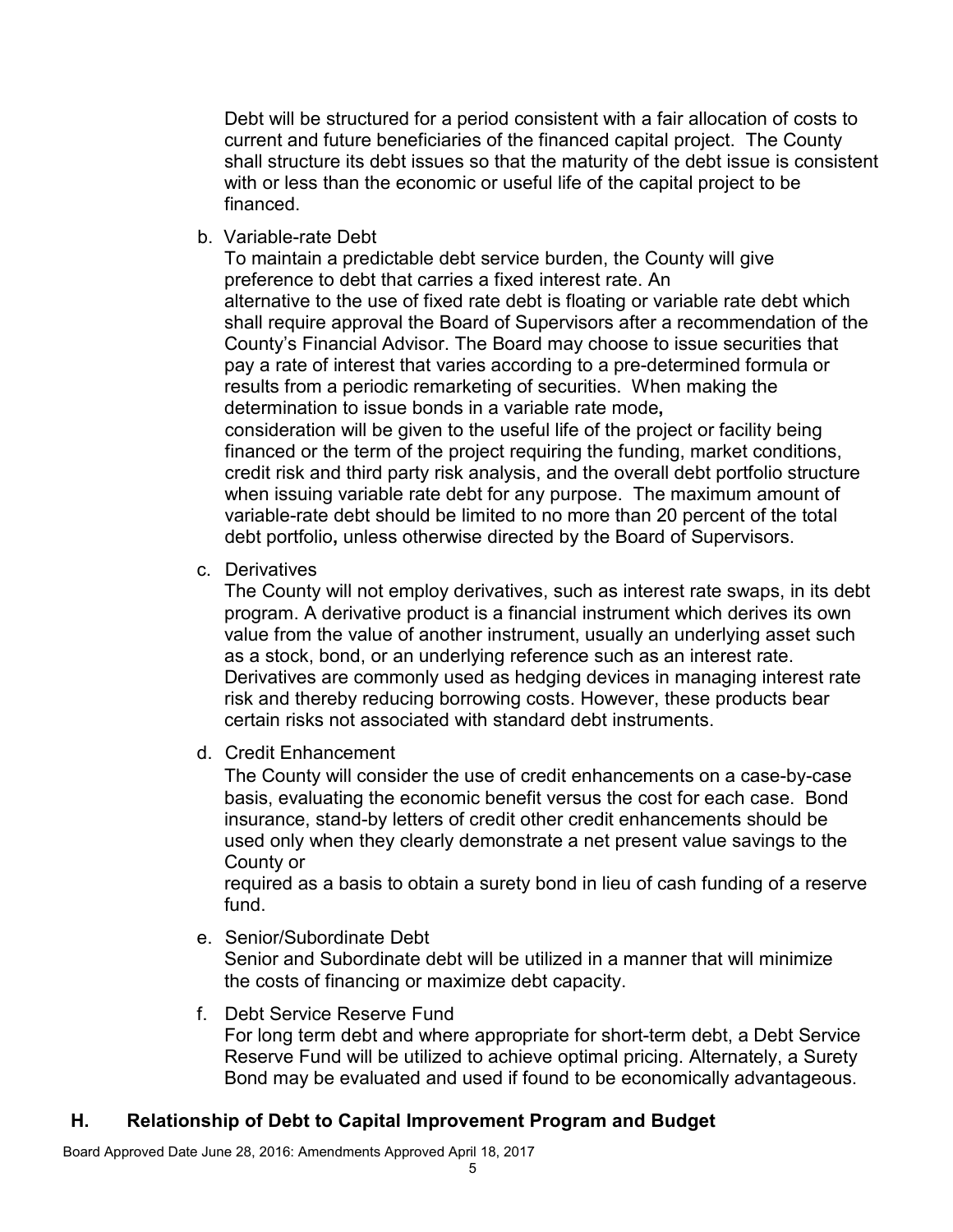The County intends to issue debt for the purposes stated in this Policy and to implement policy decisions incorporated in the County's capital budget and the capital improvement plan.

The County shall integrate its debt issuances with the goals of its capital improvement program by timing the issuance of debt to ensure that projects are available when needed in furtherance of the County's public purposes and to avoid having to make unplanned expenditures for capital improvements or equipment from its general fund.

## **I. Policy Goals Related to Planning Goals and Objectives**

The County is committed to financial planning, maintaining appropriate reserves levels and employing prudent practices in governance, management and budget administration. The County intends to issue debt for the purposes stated in this Policy and to implement policy decisions incorporated in the County's annual operating budget.

It is a policy goal of the County to protect taxpayers, ratepayers and constituents by utilizing conservative financing methods and techniques so as to obtain the highest practical credit ratings (if applicable) and the lowest practical borrowing costs.

The County will comply with applicable state and federal law as it pertains to the maximum term of debt and the procedures for levying and imposing any related taxes, assessments, rates and charges.

Except as described in Section F.3., when refinancing debt, it shall be the policy goal of the County to realize, whenever possible, and subject to any overriding non-financial policy considerations minimum net present value debt service savings equal to or greater than 4% of the refunded principal amount.

## **J. Professional Assistance**

The County shall utilize the services of independent financial advisors and bond counsel on all debt financings. The Assistant County Administrative Officer and Auditor-Controller-Treasurer-Tax Collector shall have the authority to periodically select service providers as necessary to meet legal requirements and minimize net County debt costs. Such services, depending on the type of financing, may include financial advisory, bond counsel, disclosure counsel, underwriting, trustee, verification agent, escrow agent, arbitrage consulting, and special tax consulting. The goal in selecting service providers, whether through a competitive process or sole-source selection, is to achieve an appropriate balance between service and cost.

## **K. Method of Sale**

The County's goal is to protect the public's interest by obtaining the lowest possible interest cost. To obtain this goal, the County may use a competitive negotiated, limitedcompetitive (hybrid), or private placement method of sale with input from the County's financial advisor. The appropriate method should be determined on a case-by-case

Board Approved Date June 28, 2016: Amendments Approved April 18, 2017  $\sim$  6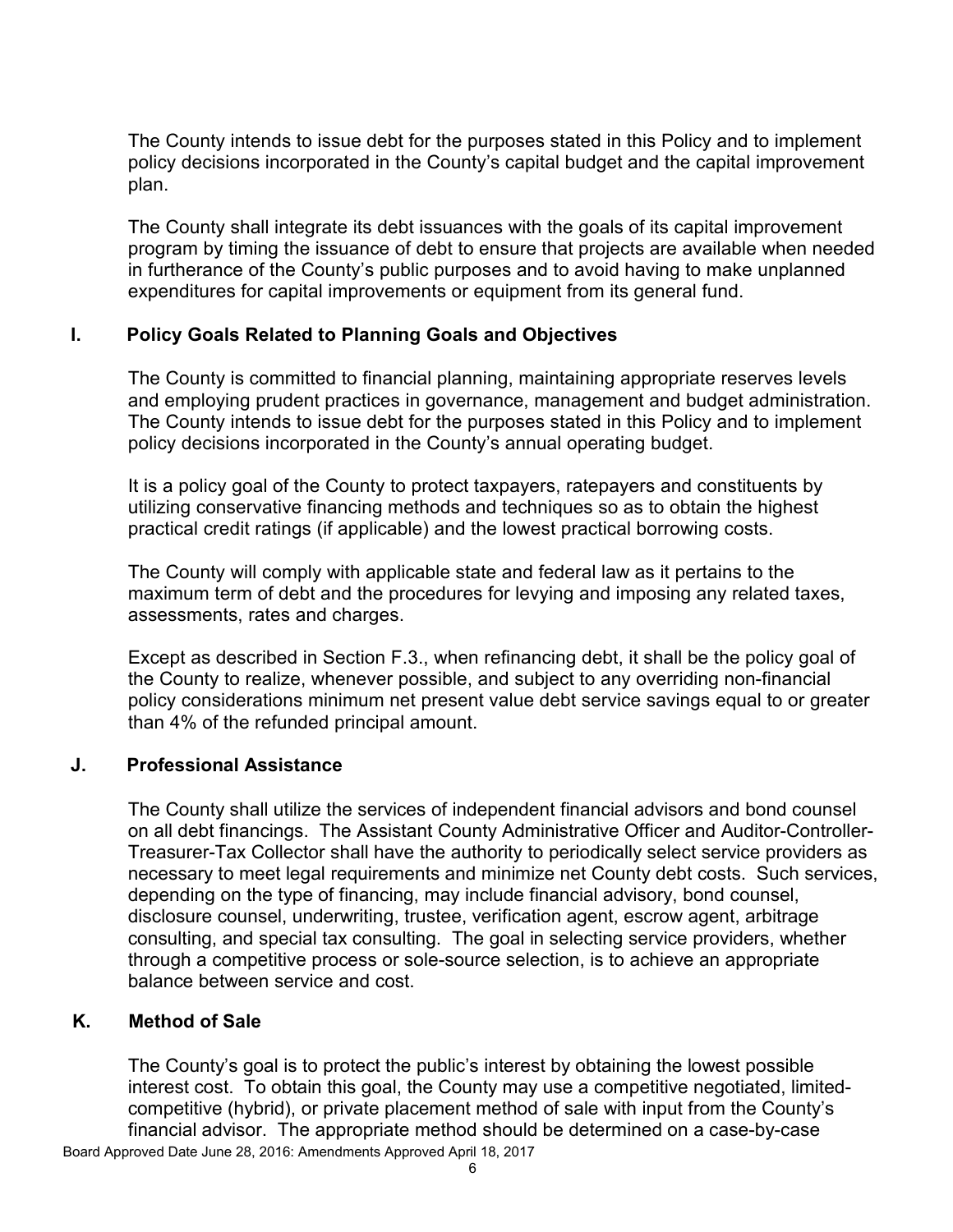basis.

## **L. Debt Administration**

1. Investment of Bond Proceeds

Investment of bond proceeds shall be consistent with federal tax requirements, the County's Investment Policy as modified from time to time, and with requirements contained in the governing bond documents.

2. Use of Bond Proceeds

The Auditor-Controller-Treasurer-Tax Collector and other appropriate County personnel shall implement Internal Control procedures outlined below to ensure that the proceeds of the proposed debt issuance will be directed to the intended use:

- a. Monitor the use of Bond proceeds, the use of Bond-financed assets (e.g., facilities, furnishings or equipment) and the use of output or throughput of Bond-financed assets throughout the term of the Bonds to ensure compliance with covenants and restrictions set forth in applicable County resolutions and Tax Certificates. Monitoring will include providing an annual report to the DAC;
- b. Maintain records or contracts identifying the assets or portions of assets that are financed or refinanced with proceeds of each issue of Bonds and to document compliance with all covenants and restrictions set forth in applicable County resolutions and Tax Certificates. An applicable Record Retention Policy will be maintained by the Auditor-Controller-Tax Collector's;
- c. Consult with Bond Counsel or other professional expert advisors in the review of any contracts or arrangements involving use of

Bond-financed facilities to ensure compliance with all covenants and restrictions set forth in applicable County resolutions and Tax Certificates;

3. Financial Disclosure

The County is committed to full and complete primary and secondary market financial disclosure in accordance with disclosure requirements established by the Securities and Exchange Commission and Municipal Securities Rulemaking Board, as may be amended from time to time. The County is also committed to cooperating fully with rating agencies, institutional and individual investors, other levels of government, and the general public to share clear, timely, and accurate financial information as identified in its Continuing Disclosure and Compliance Procedures.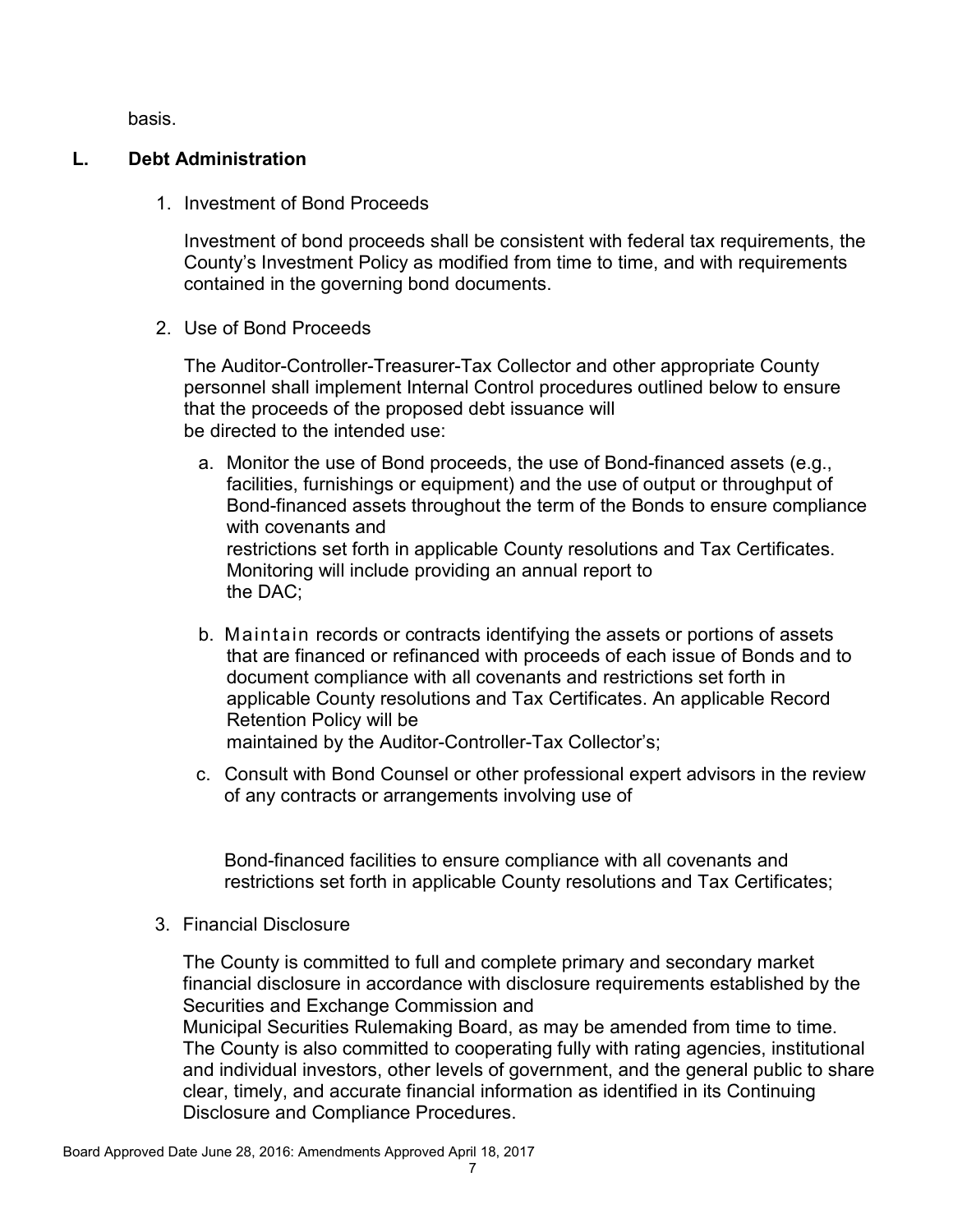## 4. Arbitrage Compliance

The Auditor-Controller-Treasurer-Tax Collector's Office shall maintain a system of record keeping and reporting to meet the arbitrage compliance requirements of federal tax law.

## **M. Independent Registered Municipal Advisors (IRMA) Letter**

By publically posting a written notice on the County's website, the County and related entities intend that market participants receive and use it for purposes of the independent registered municipal advisor exemption to Rule 15B of the Securities and Exchange Commission (SEC) regarding Registration of Municipal Advisors (Municipal Advisors Rule). All solicitations or written proposals received shall be reviewed by the County's Financial Advisor

before being seriously considered. The notice may be relied upon until it is removed from the website or replaced with a subsequent notice.

## **N. Relationship to Other Policies**

The County has adopted a Statement of Goals and Policies for the Use of the Mello-Roos Community Facilities Act of 1982, included as Exhibit A hereto. Special Tax Bonds issued on behalf of a community facilities district will also comply with these policy requirements.